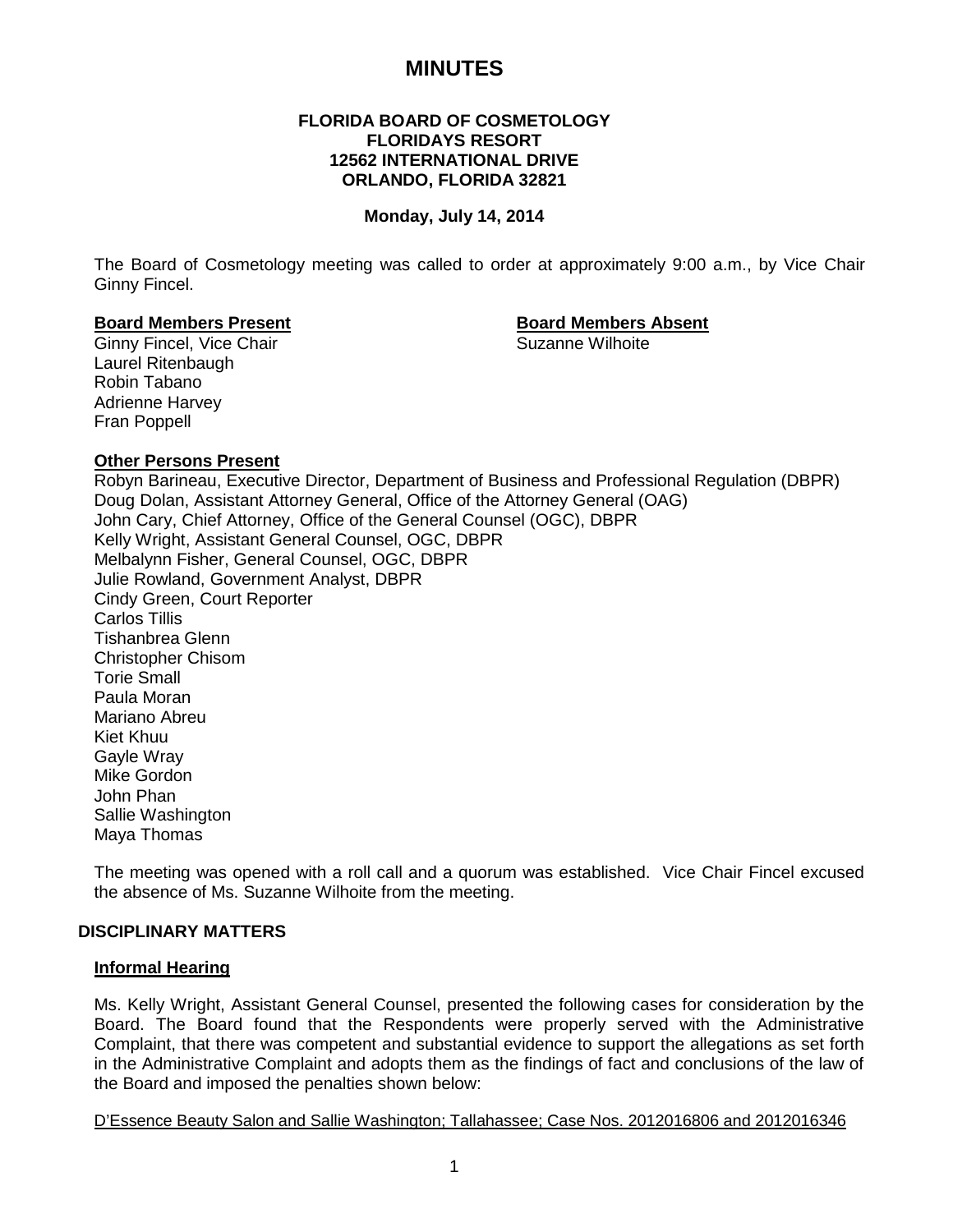Ms. Sallie Washington was present for the meeting and was sworn in by Ms. Cindy Green, Court Reporter. Ms. Laurel Ritenbaugh moved that the Board impose a fine of \$500 and costs of \$177.48, to be paid over a period of six months, plus six months stayed suspension against cosmetology salon license CE9984533 and cosmetology license CL135575. Ms. Adrienne Harvey seconded the motion and the motion passed unanimously.

# Jessica Lee Pagano; Ocala; Case No. 2013032477

Ms. Paula Moran was present for the meeting and was sworn in by the Court Reporter. Vice Chair Fincel recused herself from voting on this matter. Ms. Harvey moved that the Board impose costs of \$174.26 only. Ms. Ritenbaugh seconded the motion and the motion passed unanimously.

# Star Nails and John Son Phan; Vero Beach; Case Nos. 2013025336 and 2013025451

Mr. John Phan was present for the meeting and was sworn in by the Court Reporter. Ms. Harvey moved that the Board impose a fine of \$600 and costs of \$405.59, to be paid over a period of six months, plus 30 days suspension against nail specialist license FV561523. Ms. Ritenbaugh seconded the motion and the motion passed unanimously.

# Purita Hair Designs; Pembroke Pines; Case No. 2013027746

Mr. Mariano Abreu and Ms. Pura Abreu were present for the meeting and were sworn in by the Court Reporter. Ms. Ritenbaugh moved that the Board impose a fine of \$800 and costs of \$302.74, to be paid over a period of six months, plus six months stayed suspension against cosmetology salon license CE9960694. Ms. Harvey seconded the motion and the motion passed unanimously.

# Carlos Tillis; Brandon; Case No. 2013049608

Mr. Carlos Tillis was present for the meeting and was sworn in by the Court Reporter. Ms. Ritenbaugh moved that the Board impose a fine of \$500 and costs of \$141.05, to be paid over a period of six months, plus six months stayed suspension against cosmetology license CL1213210. Ms. Harvey seconded the motion and the motion passed unanimously.

- Pretty Nails and Hieu Nguyen; St. Petersburg Case Nos. 2013028256 and 2011053491 \$500 fine and \$195.71 costs to be paid within six months
- New York Nails and Chinh Duc Vu; Jacksonville Case Nos. 2013003805 and 2013018736 \$500 fine and \$271.46 costs to be paid within six months
- Lucky Nails, Brice Le and Tracey Le; West Palm Beach Case Nos. 2013009814, 2013017334 and 2013017354 \$750 fine and \$363.36 costs to be paid within six months
- Jennifer Walker; Inverness Case No. 2013036422 \$1,500 fine and \$267.83 costs to be paid within six months 15 days suspension against license CL182069
- Sophia Bryant; Clearwater Case No. 2013032478 \$500 fine and \$221.06 costs to be paid within six months
- Vero Nails Salon and Huy Van; Vero Beach Case Nos. 2013025518 and 2013025289 \$750 fine and \$273.06 costs to be paid within six months
- Erin Deans; Ellenton Case No. 2013043518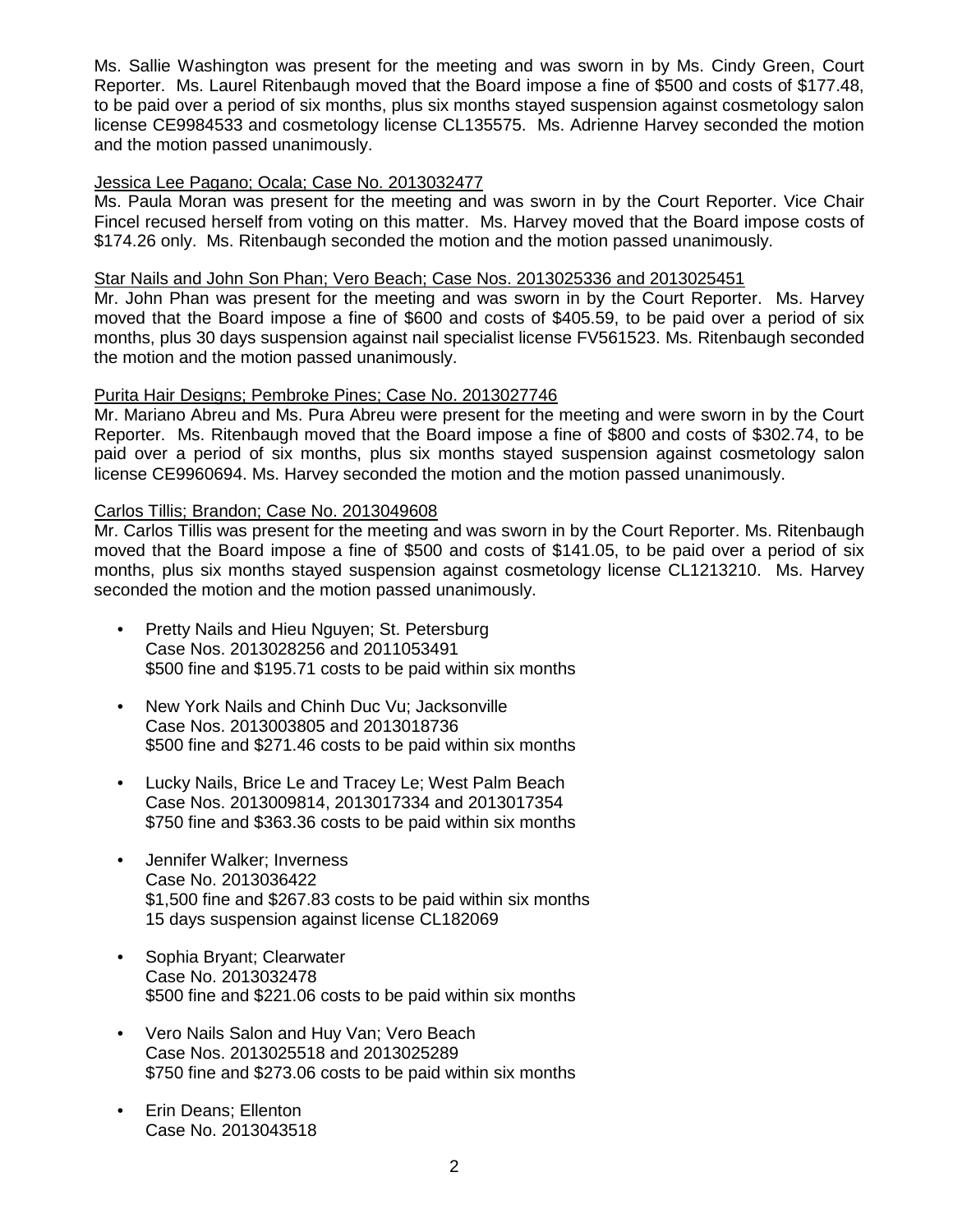\$500 fine and \$110.02 costs to be paid within six months Revocation of license FB9745432

• Luxury Nails Spa; Jacksonville Case No. 2014001334 \$500 fine and \$216.87 costs to be paid within six months

# **Motion for Waiver of Rights and Final Order**

Ms. Wright presented the following cases for consideration by the Board. The Board found that the Respondents were properly served with the Administrative Complaint, the Respondents failed to respond within 21 days thereby waiving their right to elect a hearing in this matter, that the Board accept the allegations as stated in the Administrative Complaint and adopt them as the findings of fact and conclusions of law of the Board and imposed the penalties shown below:

- Laila Henriquez-Monserrate; Orlando Case No. 2011054796 \$500 fine and \$131.33 costs to be paid within six months
- Julia Lin Lederer; Vero Beach Case No. 2012048841 \$1,000 fine and \$114.04 costs to be paid within six months
- Althea Weir James; Sunrise Case No. 2013007857 \$1,000 fine and \$157.47 costs to be paid within six months
- Hair Fashions By Cherry; Pompano Beach Case No. 2013021667 \$300 fine and \$161.49 costs to be paid within six months
- NY's Finest Cuts; Lake Worth Case No. 2013007863 \$700 fine and \$81.81 costs to be paid within six months
- Daimond Nails; Homestead Case No. 2013002518 \$600 fine and \$35.90 costs to be paid within six months
- Lieu Nguyen; Palm Coast Case No. 2013022401 \$500 fine and \$107.69 costs to be paid within six months
- Aurora Nail Spa; N. Miami Beach Case No. 2013022942 \$500 fine and \$177.66 costs to be paid within six months
- Cynthia Cook; Miami Case No. 2013025229 \$500 fine and \$223.71 costs to be paid within six months
- Francis Williams; Marianna Case No. 2013033980 Revocation of license FV9578129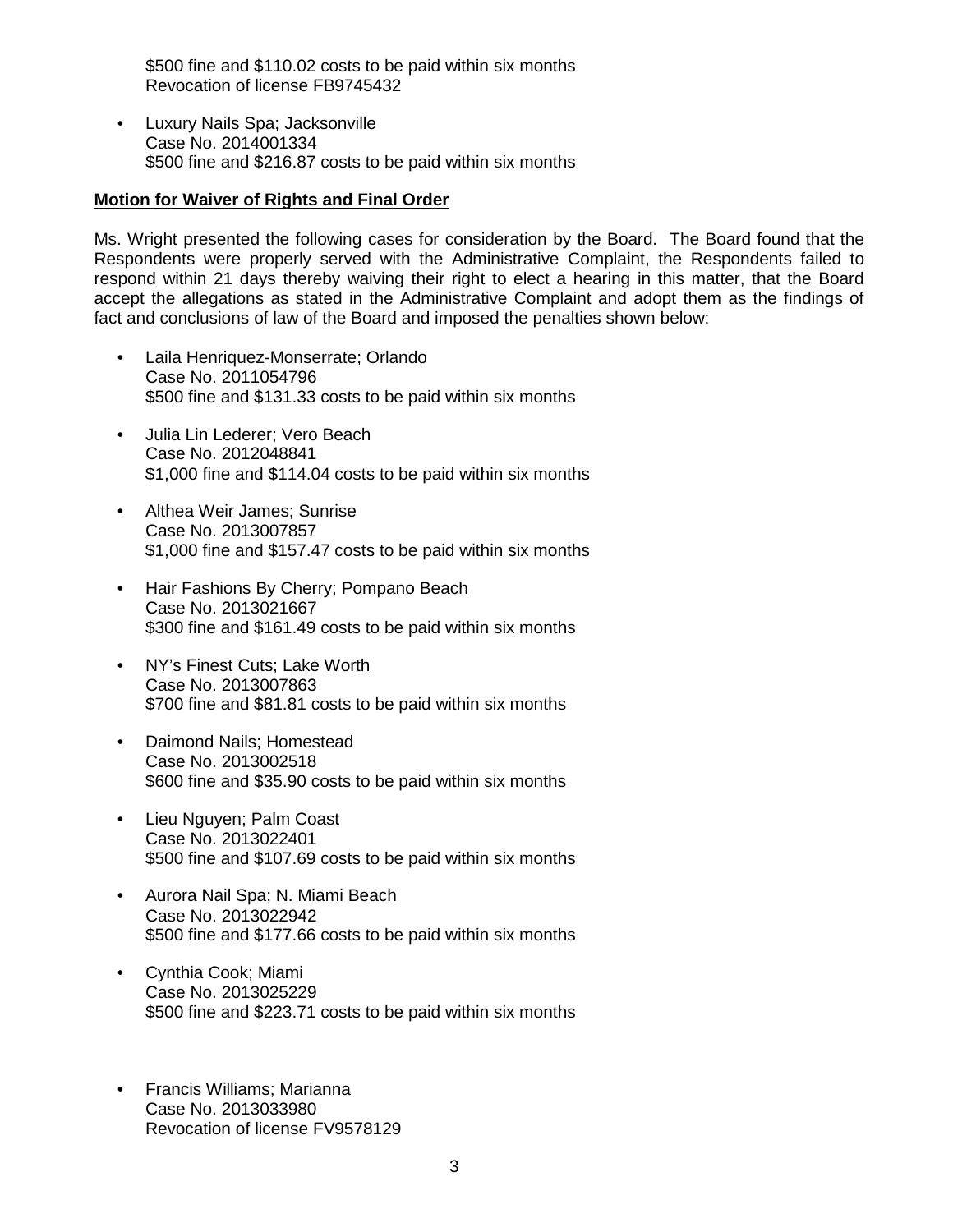- Britany Locke; Marianna Case No. 2013033985 Revocation of license FV9577515
- Erick Parado; Stuart Case No. 2013025024 \$500 fine and \$99.96 costs to be paid within six months Revocation of license FV9579988
- Cora Nobles; Tampa Case No. 2013018535 \$500 fine and \$146 costs to be paid within six months
- Solar Nails and Phap Nguyen; Beverly Hills Case Nos. 2013036061 and 2013040451 \$500 fine and \$307.96 costs to be paid within six months
- Cathern's Beauty Salon; Bonifay Case No. 2013027282 \$700 fine and \$215.26 costs to be paid within six months
- Annie's Beauty Salon; Ft. Lauderdale Case No. 2013023738 \$1,050 fine and \$51.72 costs to be paid within six months
- Monica House of Style; N. Lauderdale Case No. 2013045645 \$850 fine and \$155.49 costs to be paid within six months
- Dania Bautista; Stuart Case No. 2013029229 \$500 fine and \$127.11 costs to be paid within six months
- Amelia Goodman; Seffner Case No. 2013038581 \$500 fine and \$199.27 costs to be paid within six months 15 days suspension against license FS1047
- Happy Nails & Tan; Jacksonville Case No. 2013050470 \$500 fine and \$252.83 costs to be paid within six months
- Cody Luttrell; Orlando Case No. 2013046733 \$500 fine and \$282.33 costs to be paid within six months
- Qa Nails and Y Anh Thi Nguyen; Jacksonville Case Nos. 2014001495 and 2014002310 \$500 fine and \$351 costs to be paid within six months
- Zhenfen Gao; Hueytown Case No. 2014002234 \$500 fine and \$107.15 costs to be paid within six months Revocation of license CL1220064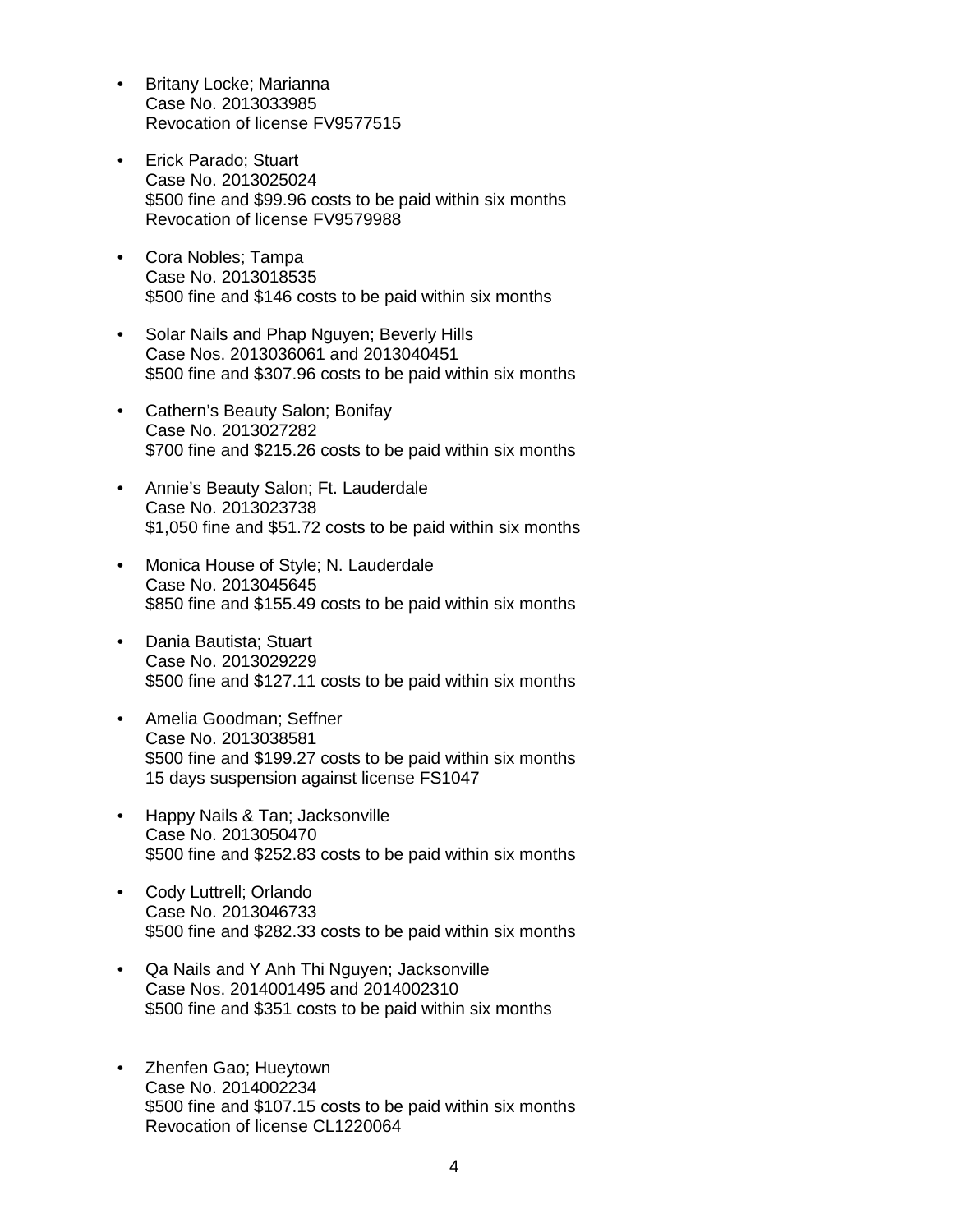- No. 1 Nails; Jacksonville Case No. 2013051072 \$500 fine and \$256.94 costs to be paid within six months
- Susan De Maio; Palm Beach Gardens Case No. 2014003069 \$500 fine and \$135.89 costs to be paid within six months
- Levy Nails and Trang Huynh; Atlantic Beach Case Nos. 2014006512 and 2014011845 \$500 fine and \$256.64 costs to be paid within six months
- Sushawn Matthews; West Palm Beach Case No. 2011050738 \$500 fine and \$89.41 costs to be paid within six months
- Norma Lindsay; Lehigh Acres Case No. 2013007857 Ms. Wright requested that the case be pulled from the agenda
- LaNueva Marquesina Unisex Salon; Orlando Case No. 2013042475 Ms. Wright requested that the case be pulled from the agenda

# **Settlement Stipulation**

Luxury Nails Spa and Kiet T. Khuu; Vero Beach; Case Nos. 2013050532 and 2014000989

Mr. Kiet Khuu was present for the meeting and was sworn in by the Court Reporter. Ms. Ritenbaugh moved that the Board adopt the Stipulation of the parties as the Board's final action in this matter and incorporate it and all of its terms into a final order and impose a fine of \$550 and costs of \$268.70, to be paid over a period of six months, plus six months stayed suspension against cosmetology salon license CE9970127 and nail specialist license FV578446. Ms. Harvey seconded the motion and the motion passed unanimously.

Ms. Wright presented the following cases for consideration by the Board. The Board moved to adopt the Stipulation of the parties as the Board's final action in this matter and incorporate it and all of its terms into a final order and imposed the penalties shown below:

- Joan Durst; Sarasota Case No. 2013032824 \$500 fine and \$150.53 costs to be paid within six months
- Edna Viviana Ayala; Miami Springs Case No. 2012041898 \$200 fine and \$163.18 costs to be paid within six months
- Peter Prygon; North Tonawanda, NY Case No. 2013017201 \$500 fine and \$143.05 costs to be paid within six months
- USA Nails and John Tran; Vero Beach Case Nos. 2013013162 and 2013013158 \$950 fine and \$257.77 costs to be paid within six months 15 days suspension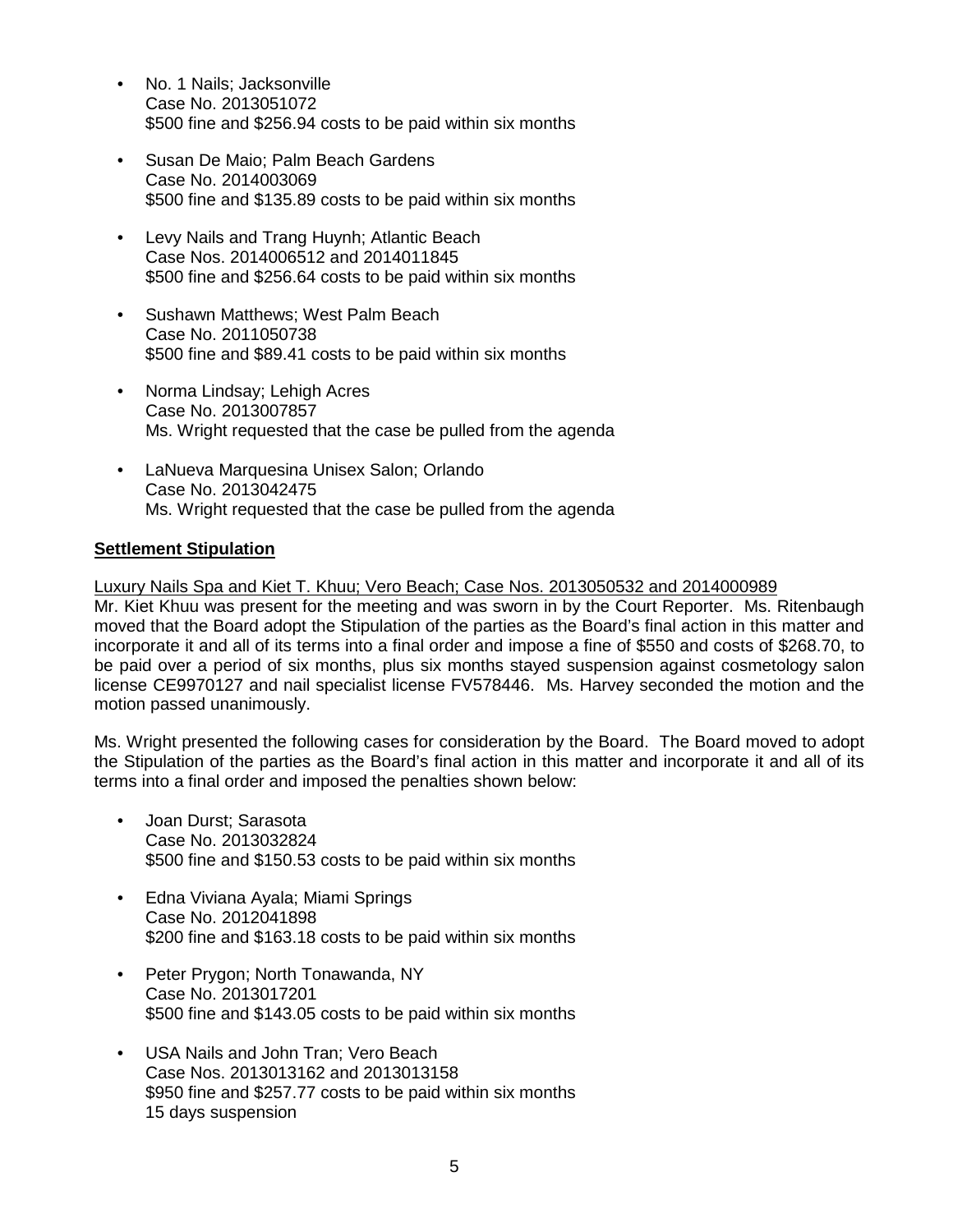- David Cruz Muniz; Apopka Case No. 2013011525 \$1,000 fine and \$443.02 costs to be paid within six months
- Thanh Hien Thi Nguyen; St. Petersburg Case No. 2013037830 \$500 fine and \$107.64 costs to be paid within six months
- Van Thong Vo; Lutz Case No. 2013037833 \$500 fine and \$146.79 costs to be paid within six months
- Campus Cuts; Gainesville Case No. 2013019889 \$500 fine and \$155.28 costs to be paid within six months
- Lena's Nail Studio; Ft. Lauderdale Case No. 2013037239 \$700 fine and \$202.79 costs to be paid within six months
- Brow Arc; Port St. Lucie Case No. 2013028854 \$700 fine and \$106.01 costs to be paid within six months
- Claude Kobe Mannuel; Orlando Case No. 2013047886 \$500 fine and \$609.43 costs to be paid within six months
- Florida Nails Care and Hiep T. Nguyen; Stuart Case Nos. 2013003819 and 2013003866 Ms. Wright requested that these cases be pulled from the agenda
- Nailsmax and Chau Pham Huynh; Palm Beach Gardens Case Nos. 2013026910 and 2013032664 Ms. Wright requested that these cases be pulled from the agenda

# **Motion for Reconsideration**

Stephanie's Hair Design; Hialeah; Case No. 2012033955

The Respondent was not present for the meeting. Ms. Harvey moved that the Board deny the request for reconsideration. Ms. Ritenbaugh seconded the motion and the motion passed unanimously.

# **Motion To Vacate Final Order**

# Misty D. Gray; Panama City; Case No. 2007068171

The Respondent was not present for the meeting. Ms. Ritenbaugh moved that the Board vacate the final order that was filed on January 15, 2007. Ms. Harvey seconded the motion and the motion passed unanimously.

# **Department Attorney Report**

Ms. Wright informed the Board that as of July 11, 2014, there were 134 open cosmetology cases in the legal section.

# **Hair Braiding Courses**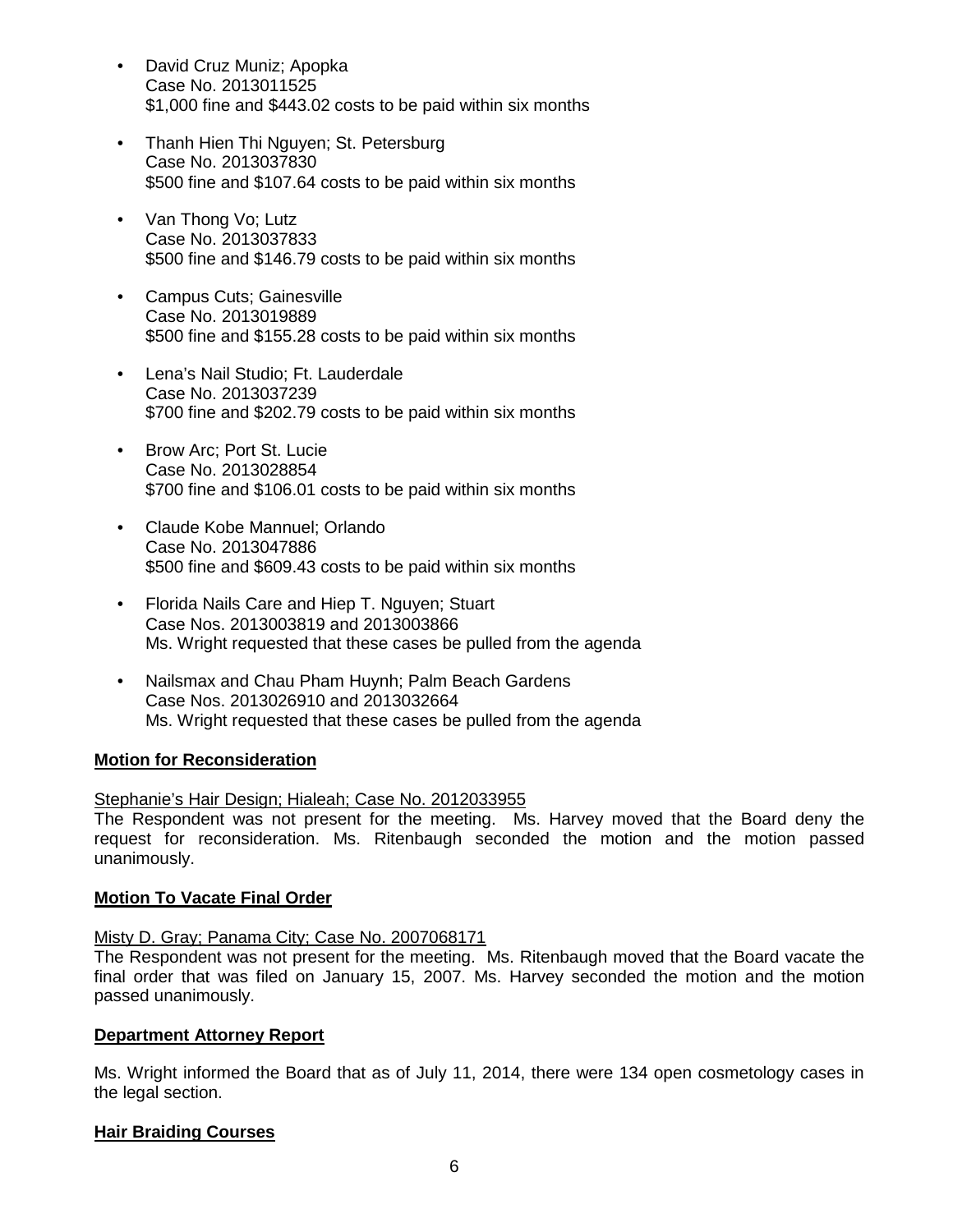# **Informal Hearing**

# ASM Beauty World Academy – Classroom

Ms. Robyn Barineau, Executive Director, noted that the application was denied at the January 13, 2014, Board meeting, based on the course content being outside the scope of practice of a hair braiding registration and improper disinfection procedures. After review, Ms. Harvey moved to uphold the denial based on no additional information having been provided. Ms. Ritenbaugh seconded the motion and the motion passed unanimously.

# ASM Beauty World Academy – Internet

Ms. Barineau noted that the application was denied at the January 13, 2014, Board meeting, based on the course content being outside the scope of practice of a hair braiding registration and improper disinfection procedures. After review, Ms. Harvey moved to uphold the denial based on no additional information having been provided. Ms. Ritenbaugh seconded the motion and the motion passed unanimously.

# ASM Beauty World Academy – Home Study

Ms. Barineau noted that the application was denied at the January 13, 2014, Board meeting, based on the course content being outside the scope of practice of a hair braiding registration and improper disinfection procedures. After review, Ms. Harvey moved to uphold the denial based on no additional information having been provided. Ms. Ritenbaugh seconded the motion and the motion passed unanimously.

# **Initial Review**

# Unique Hair – Classroom

After review, Ms. Harvey moved to deny the course based on the course content being outside the scope of practice of a hair braiding registration and outdated references. Ms. Ritenbaugh seconded the motion and the motion passed unanimously.

# Philly Finest Hair Salon – Classroom

After review, Ms. Harvey moved to deny the course based on the course content being outside the scope of practice of a hair braiding registration, outdated references, and improper disinfection procedures. Ms. Robin Tabano seconded the motion and the motion passed unanimously.

# RTK Hair Salonz – Internet

After review, Ms. Ritenbaugh moved to approve the course with the following contingency: strike "disinfect everything daily" and replace with "disinfect after each use". The correction must be submitted to the Executive Director within 30 days of the date of the order for approval. Ms. Harvey seconded the motion and the motion passed unanimously.

# Braids By Tete – Classroom

After review, Ms. Ritenbaugh moved to approve the course with the following contingency: strike all references to chemicals. The correction must be submitted to the Executive Director within 30 days of the date of the order for approval. Ms. Harvey seconded the motion and the motion passed unanimously.

# Stone Myer CEC – Classroom

After review, Ms. Ritenbaugh moved to deny the course based on the course content being outside the scope of practice of a hair braiding registration and improper disinfection procedures. Ms. Tabano seconded the motion and the motion passed unanimously.

#### Healthy Hair Lockings – Internet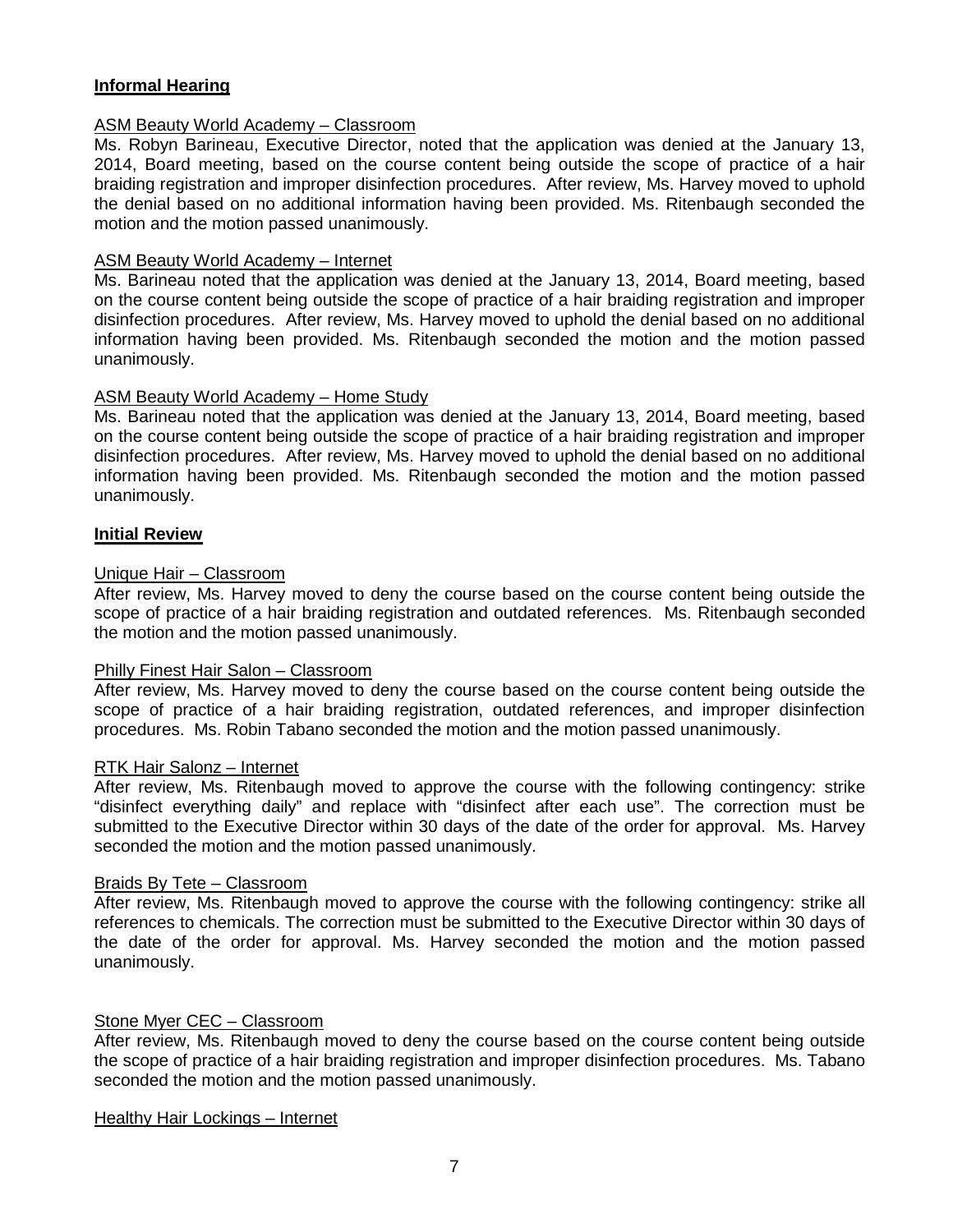After review, Ms. Ritenbaugh moved to deny the course based on the course content being outside the scope of practice of a hair braiding registration. Ms. Harvey seconded the motion and the motion passed unanimously.

# Braid Nation LLC – Classroom

After review, Ms. Harvey moved to deny the course based on the course content being outside the scope of practice of a hair braiding registration and improper references. Ms. Ritenbaugh seconded the motion and the motion passed unanimously.

# Carline's Hair Braiding Training & Certification – Classroom

After review, Ms. Harvey moved to deny the course based on the course content being outside the scope of practice of a hair braiding registration. Ms. Tabano seconded the motion and the motion passed unanimously.

# **Hair Wrapping Courses**

# **Informal Hearing**

# ASM Beauty World Academy – Classroom

Ms. Barineau noted that the application was denied at the January 13, 2014, Board meeting, based on the course content being outside the scope of practice of a hair wrapping registration and improper disinfection procedures. After review, Ms. Harvey moved to uphold the denial based on no additional information having been provided. Ms. Ritenbaugh seconded the motion and the motion passed unanimously.

# ASM Beauty World Academy – Internet

Ms. Barineau noted that the application was denied at the January 13, 2014, Board meeting, based on the course content being outside the scope of practice of a hair wrapping registration and improper disinfection procedures. After review, Ms. Harvey moved to uphold the denial based on no additional information having been provided. Ms. Ritenbaugh seconded the motion and the motion passed unanimously.

# ASM Beauty World Academy – Home Study

Ms. Barineau noted that the application was denied at the January 13, 2014, Board meeting, based on the course content being outside the scope of practice of a hair wrapping registration and improper disinfection procedures. After review, Ms. Tabano moved to uphold the denial based on no additional information having been provided. Ms. Ritenbaugh seconded the motion and the motion passed unanimously.

# **Initial Review**

# RTK Hair Salonz – Classroom

After review, Ms. Ritenbaugh moved to approve the course with the following contingency: strike "disinfect everything daily" and replace with "disinfect after each use". The correction must be submitted to the Executive Director within 30 days of the date of the order for approval. Ms. Harvey seconded the motion and the motion passed unanimously.

# RTK Hair Salonz – Internet

After review, Ms. Ritenbaugh moved to approve the course with the following contingency: strike "disinfect everything daily" and replace with "disinfect after each use". The correction must be submitted to the Executive Director within 30 days of the date of the order for approval. Ms. Harvey seconded the motion and the motion passed unanimously.

# Stone Myer CEC – Classroom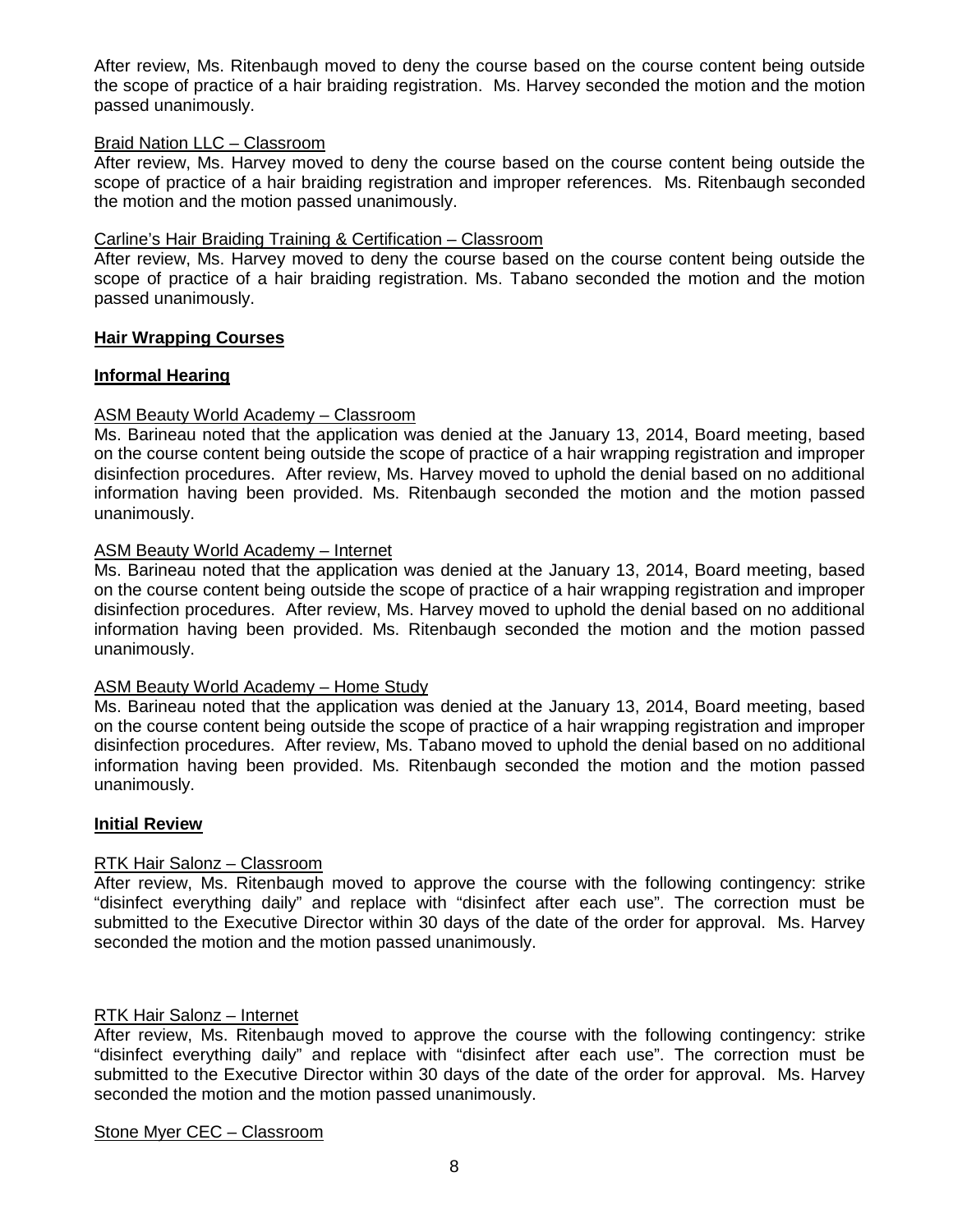After review, Ms. Ritenbaugh moved to approve the course with the following contingencies: strike references to alcohol and glutaraldehyde. The corrections must be submitted to the Executive Director within 30 days of the date of the order for approval. Ms. Harvey seconded the motion and the motion passed unanimously.

#### Healthy Hair Lockings – Internet

After review, Ms. Ritenbaugh moved to deny the course based on obsolete information. Ms. Harvey seconded the motion and the motion passed unanimously.

#### Beautify Me Hair Salon – Classroom

After review, Ms. Ritenbaugh moved to deny the course based on the course narrative being incomplete and incomplete course materials. Ms. Harvey seconded the motion and the motion passed unanimously.

# **Body Wrapping Courses**

# **Informal Hearing**

# ASM Beauty World Academy – Classroom

Ms. Barineau noted that the application was denied at the January 13, 2014, Board meeting, based on the course content being outside the scope of practice of a body wrapping registration and improper disinfection procedures. After review, Ms. Harvey moved to uphold the denial based on no additional information having been provided. Ms. Ritenbaugh seconded the motion and the motion passed unanimously.

# ASM Beauty World Academy – Internet

Ms. Barineau noted that the application was denied at the January 13, 2014, Board meeting, based on the course content being outside the scope of practice of a body wrapping registration and improper disinfection procedures. After review, Ms. Ritenbaugh moved to uphold the denial based on no additional information having been provided. Ms. Tabano seconded the motion and the motion passed unanimously.

# ASM Beauty World Academy – Home Study

Ms. Barineau noted that the application was denied at the January 13, 2014, Board meeting, based on the course content being outside the scope of practice of a body wrapping registration and improper disinfection procedures. After review, Ms. Ritenbaugh moved to uphold the denial based on no additional information having been provided. Ms. Fran Poppell seconded the motion and the motion passed unanimously.

# The Beauty Wrap Inc. – Internet

After review, Ms. Ritenbaugh moved to approve the course with the following contingency: strike references to fumigants. The correction must be submitted to the Executive Director within 30 days of the date of the order for approval. Ms. Harvey seconded the motion and the motion passed unanimously.

# **Initial Review**

# Beauty and Health Institute – Internet

After review, Ms. Ritenbaugh moved to approve the course with the following contingency: strike reference to treatment of boils. The correction must be submitted to the Executive Director within 30 days of the date of the order for approval. Ms. Harvey seconded the motion and the motion passed unanimously.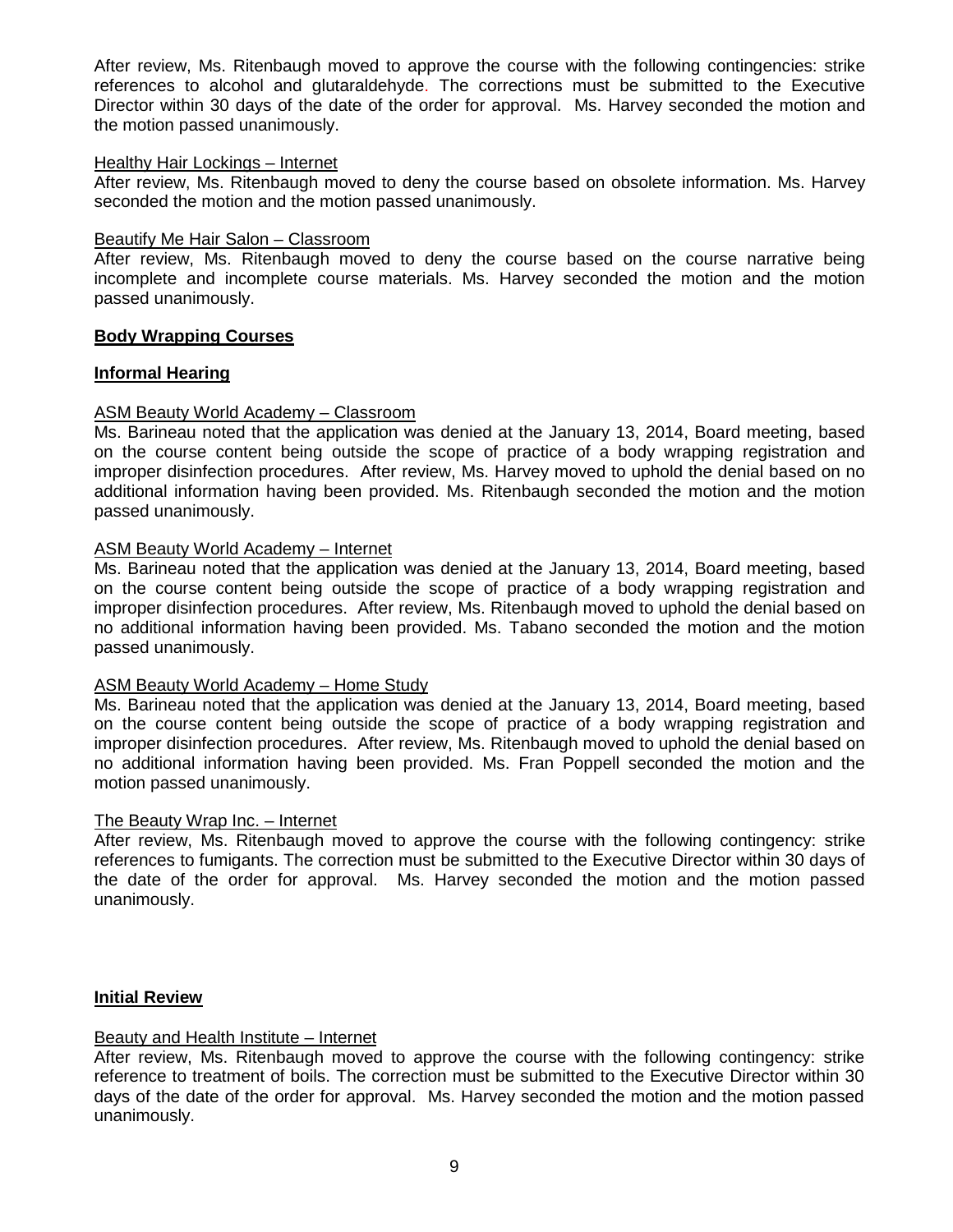# Gareco Corporation – Classroom

After review, Ms. Ritenbaugh moved to deny the course based on insufficient translation documentation that verifies the course is compliant. Ms. Poppell seconded the motion and the motion passed unanimously.

# Stone Myer CEC – Classroom

After review, Ms. Poppell moved to deny the course based on the course content being outside the scope of practice of a body wrapper registration and improper disinfection procedures. Ms. Ritenbaugh seconded the motion and the motion passed unanimously.

# Braids Etc. – Classroom

After review, Ms. Ritenbaugh moved to deny the course based on incomplete source materials. Ms. Tabano seconded the motion and the motion passed unanimously.

# **Continuing Education Courses**

# **Informal Hearing**

Healthteconline.com – Continuing Education for Cosmetology 16 Hours Internet

Ms. Barineau noted that the application was denied at the April 7, 2014, Board meeting, based on the course content being outside the scope of practice of Board of Cosmetology licensees, answers to the quiz were highlighted in the text, outdated references and improper disinfection procedures. After review, Ms. Harvey moved to uphold the denial based on no additional information having been provided. Ms. Tabano seconded the motion and the motion passed unanimously.

# **Initial Review**

Nova Skin – Chemical Peel Certification 8 Hours Classroom

After review, Ms. Ritenbaugh moved to approve the course. Ms. Poppell seconded the motion and the motion passed unanimously.

Esthetics Association Florida – Sanitation and Sterilization 3 Hours Home Study After review, Ms. Ritenbaugh moved to deny the course based on improper references. Ms. Harvey seconded the motion and the motion passed unanimously.

Esthetics Association Florida – HIV/AIDS and Other Communicable Diseases 4 Hours Home Study After review, Ms. Ritenbaugh moved to approve the course. Ms. Tabano seconded the motion and the motion passed unanimously.

ASM Beauty World Academy – 2 Hours HIV/AIDS Initial/Renewal for BW, HB, and HW 2 Hours Internet After review, Ms. Ritenbaugh moved to approve the course. Ms. Harvey seconded the motion and the motion passed unanimously.

Elite CME – 16 Hour CE Update for Cosmetologists 16 Hours Home Study After review, Ms. Ritenbaugh moved to approve the course. Ms. Tabano seconded the motion and the motion passed unanimously.

Elite CME – 16 Hour CE Update for Estheticians 16 Hours Home Study After review, Ms. Ritenbaugh moved to approve the course. Ms. Tabano seconded the motion and the motion passed unanimously.

Elite CME – 16 Hour CE Update for Nail Technicians 16 Hours Home Study After review, Ms. Ritenbaugh moved to approve the course. Ms. Tabano seconded the motion and the motion passed unanimously.

Paragon CTE – HIV/AIDS: Epidemic Update for Florida 2 Hours Home Study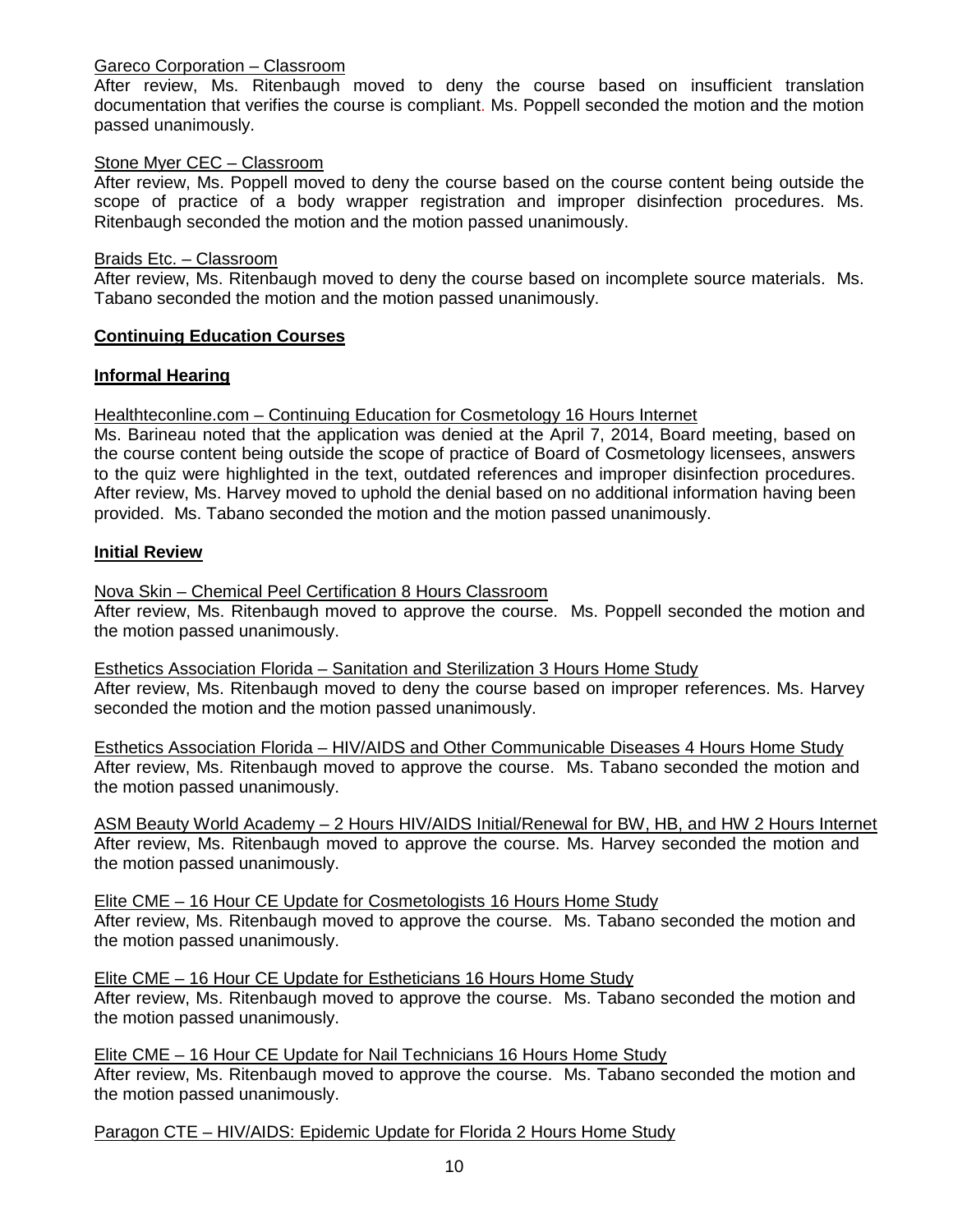After review, Ms. Ritenbaugh moved to approve the course. Ms. Harvey seconded the motion and the motion passed unanimously.

# Paragon CTE – HIV/AIDS: Epidemic Update for Florida 2 Hours Internet

After review, Ms. Ritenbaugh moved to approve the course. Ms. Harvey seconded the motion and the motion passed unanimously.

# ASM Beauty World Academy – Eyebrow Design 8 Hours Classroom

After review, Ms. Ritenbaugh moved to approve the course. Ms. Poppell seconded the motion and the motion passed unanimously.

# ASM Beauty World Academy – Eyebrow Design 8 Hours Internet

After review, Ms. Ritenbaugh moved to approve the course. Ms. Poppell seconded the motion and the motion passed unanimously.

#### ASM Beauty World Academy – Eyebrow Design 8 Hours Home Study After review, Ms. Ritenbaugh moved to approve the course. Ms. Poppell seconded the motion and the motion passed unanimously.

CEU247.COM – Pedicures: Understanding Your Scope of Practice 3 Hours Classroom After review, Ms. Harvey moved to deny the course based on the course being product driven and incomplete course materials. Ms. Poppell seconded the motion and the motion passed unanimously.

#### Maya's School of Beaute – Continuing Education for Hair Braiders 2 Hours Classroom After review, Ms. Ritenbaugh moved to approve the course. Ms. Harvey seconded the motion and the motion passed unanimously.

# Paragon CET – 16 Hour CE Course for Florida Salon Professionals 16 Hours Home Study After review, Ms. Ritenbaugh moved to approve the course with the following contingency: strike references to phenols as a disinfectant. The correction must be submitted to the Executive Director within 30 days of the date of the order for approval. Ms. Tabano seconded the motion and the motion passed unanimously.

# Paragon CET – 16 Hour CE Course for Florida Salon Professionals 16 Hours Internet After review, Ms. Ritenbaugh moved to approve the course with the following contingency: strike references to phenols as a disinfectant. The correction must be submitted to the Executive Director within 30 days of the date of the order for approval. Ms. Harvey seconded the motion and the motion passed unanimously.

#### Paragon CET – 16 Hour CE Course for Florida Salon Professionals 16 Hours Home Study After review, Ms. Ritenbaugh moved to approve the course with the following contingency: strike references to phenols as a disinfectant. The correction must be submitted to the Executive Director within 30 days of the date of the order for approval. Ms. Tabano seconded the motion and the motion passed unanimously.

# Paragon CET – 16 Hour CE Course for Florida Salon Professionals 16 Hours Internet

After review, Ms. Ritenbaugh moved to approve the course with the following contingency: strike references to phenols as a disinfectant. The correction must be submitted to the Executive Director within 30 days of the date of the order for approval. Ms. Harvey seconded the motion and the motion passed unanimously.

Stone Myer – Cosmetology, Nail, Facial & Full Specialty Tech CE 16 Hours Classroom After review, Ms. Ritenbaugh moved to deny the course based on improper disinfection procedures. Ms. Harvey seconded the motion and the motion passed unanimously.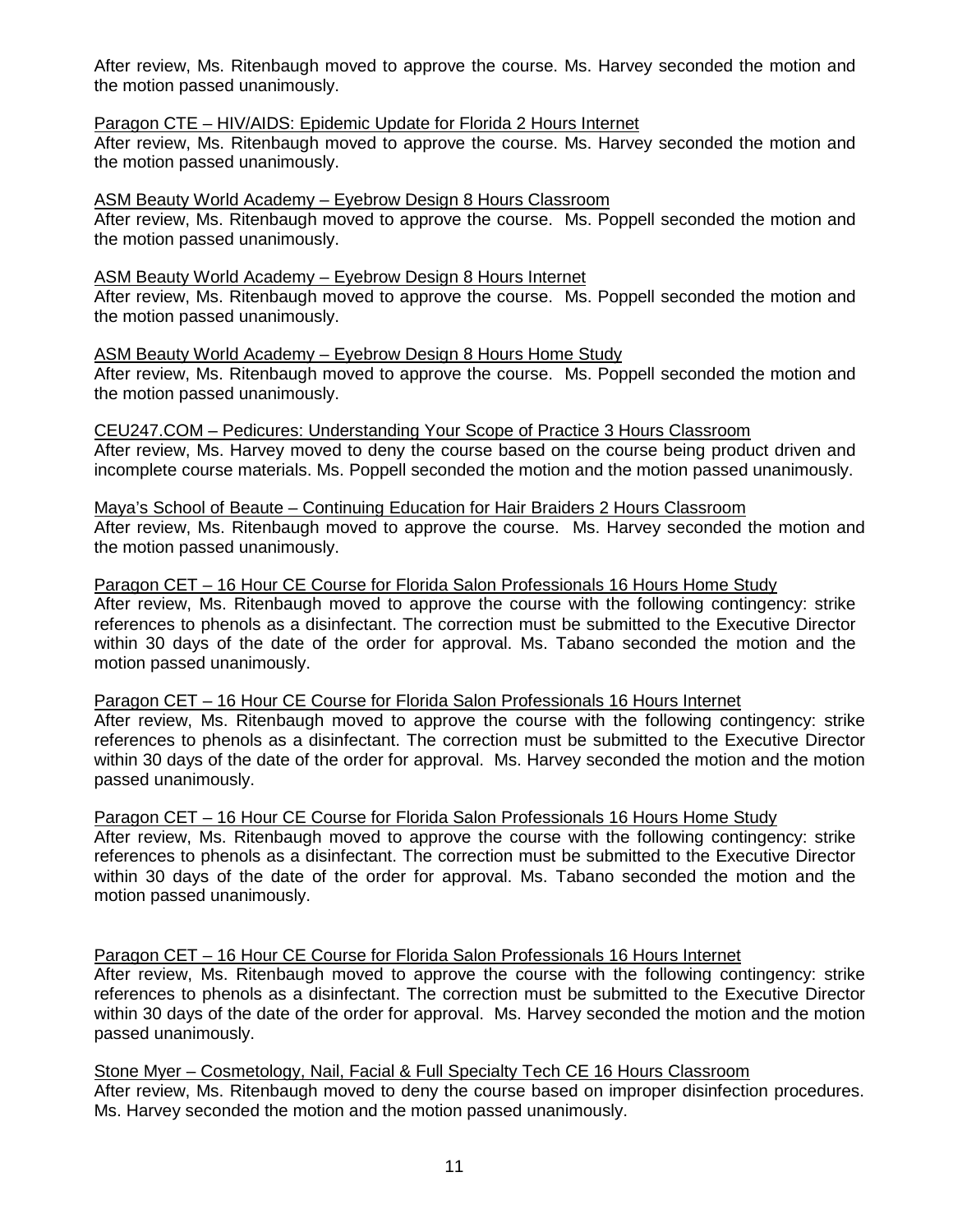Stone Myer – HIV/AIDS & Other Communicable Diseases 2 Hours Classroom

After review, Ms. Ritenbaugh moved to approve the course. Ms. Poppell seconded the motion and the motion passed unanimously.

Coecontinuingeducation.com – Florida CE Course for Professional Licensee 16 Hours Home Study After review, Ms. Ritenbaugh moved to approve the course. Ms. Harvey seconded the motion and the motion passed unanimously.

# **ADJOURNMENT**

There being no further business, the meeting was adjourned at approximately 2:30 p.m.

# **Tuesday, July 15, 2014**

The Board of Cosmetology meeting was called to order at approximately 9:00 a.m., by Vice Chair Ginny Fincel.

**Board Members Present**<br> **Board Members Absent**<br> **Ginny Fincel. Vice Chair**<br> **Board Members Absent**<br> **Board Members Absent** Ginny Fincel, Vice Chair Laurel Ritenbaugh Robin Tabano Adrienne Harvey Fran Poppell

# **Other Persons Present**

Robyn Barineau, Executive Director, Department of Business and Professional Regulation (DBPR) Doug Dolan, Assistant Attorney General, Office of the Attorney General (OAG) John Cary, Chief Attorney, Office of the General Counsel (OGC), DBPR Kelly Wright, Assistant General Counsel, OGC, DBPR Melbalynn Fisher, General Counsel, OGC, DBPR Julie Rowland, Government Analyst, DBPR Jerry Wilson, Division of Regulation, DBPR Larissa Vaughn, Investigation Specialist II, DBPR Cindy Green, Court Reporter Lois Traverso Melinda Grimmage Pamela Davis Dana Rollins

The meeting was opened with a roll call and a quorum was established. Vice Chair Fincel excused the absence of Ms. Suzanne Wilhoite from the meeting.

# **APPROVAL OF MINUTES**

Ms. Laurel Ritenbaugh moved to approve the minutes from the May 28, 2014, Board meeting. Ms. Adrienne Harvey seconded the motion and the motion passed unanimously.

# **APPLICATIONS**

# **Licensure Applications**

# **Informal Hearing**

Mercedes Forbes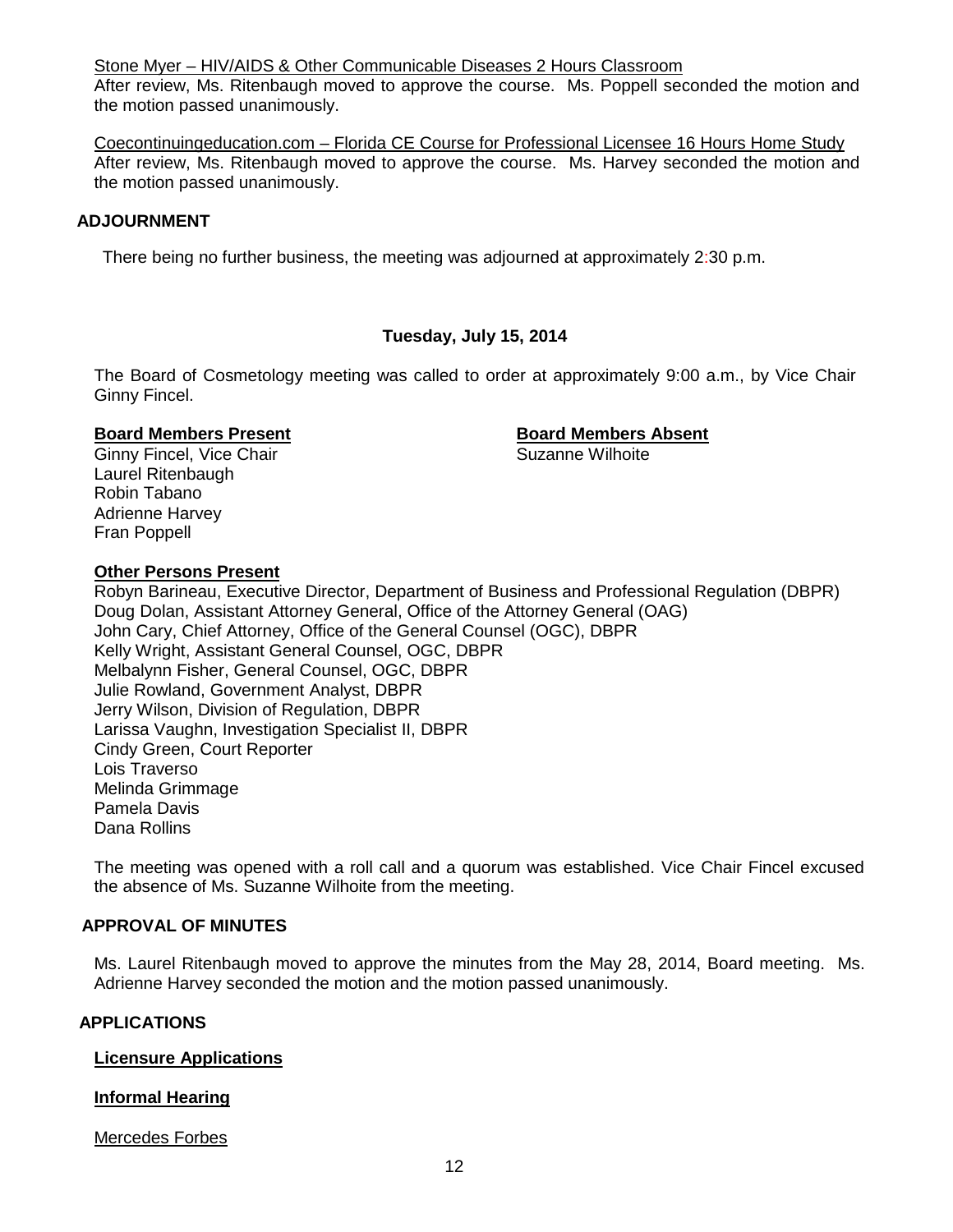Ms. Forbes was not present for the meeting. Ms. Robyn Barineau, Executive Director, informed the Board that the application was denied at the April 8, 2014, Board meeting, based on the noted criminal history. After review, Ms. Fran Poppell moved to uphold the denial based on the noted criminal history. Vice Chair Fincel seconded the motion and the motion passed with Ms. Ritenbaugh voting against the motion.

#### **Initial Review**

#### Ramona Castro / Rhode Island

Ms. Castro was not present for the meeting. After review, Ms. Ritenbaugh moved to deny the application as the application contains inconsistent documentation and fails to demonstrate that the applicant meets the requirements of Section 477.019, Florida Statutes, and Rules 61G5-18.007 and/or 61G5-18.001, Florida Administrative Code. Ms. Robin Tabano seconded the motion and the motion passed unanimously.

#### Jennifer Spence / Michigan

Ms. Spence was not present for the meeting. After review, Ms. Ritenbaugh moved to approve the application. Ms. Tabano seconded the motion and the motion passed unanimously.

#### Juan Salgado / North Carolina

Mr. Salgado was not present for the meeting. After review, Ms. Ritenbaugh moved to approve the application. Ms. Harvey seconded the motion and the motion passed unanimously.

#### Brenda Liz Maymi

Ms. Maymi was not present for the meeting. After review, Ms. Ritenbaugh moved to deny the application as the application contains inconsistent documentation and fails to demonstrate that the applicant meets the requirements of Section 477.019, Florida Statutes, and Rules 61G5-18.007 and/or 61G5-18.001, Florida Administrative Code. Ms. Harvey seconded the motion and the motion passed unanimously.

# Awilda Ramaso Maldonado

Ms. Maldonado was not present for the meeting. After review, Ms. Harvey moved to deny the application as the application contains inconsistent documentation and fails to demonstrate that the applicant meets the requirements of Section 477.019, Florida Statutes, and Rules 61G5-18.007 and/or 61G5-18.001, Florida Administrative Code. Ms. Ritenbaugh seconded the motion and the motion passed unanimously.

#### Dana M. Rollins

Ms. Rollins was present for the meeting and was sworn in by Ms. Cindy Green, Court Reporter. After review, Ms. Ritenbaugh moved to approve the application. Ms. Harvey seconded the motion and the motion passed unanimously.

# Lois Ann Traverso / New York

Ms. Traverso was present for the meeting and was sworn in by the Court Reporter. After review, Ms. Harvey moved to approve the application. Ms. Fran Poppell seconded the motion and the motion passed unanimously.

#### Audra Deweese

Ms. Deweese was not present for the meeting. After review, Ms. Tabano moved to deny the application based on the noted criminal history and lack of supporting documentation. Ms. Poppell seconded the motion and the motion passed unanimously.

# Inocencia Ramirez / Michigan

Ms. Ramirez was not present for the meeting. After review, Ms. Ritenbaugh moved to approve the application. Ms. Harvey seconded the motion and the motion passed unanimously.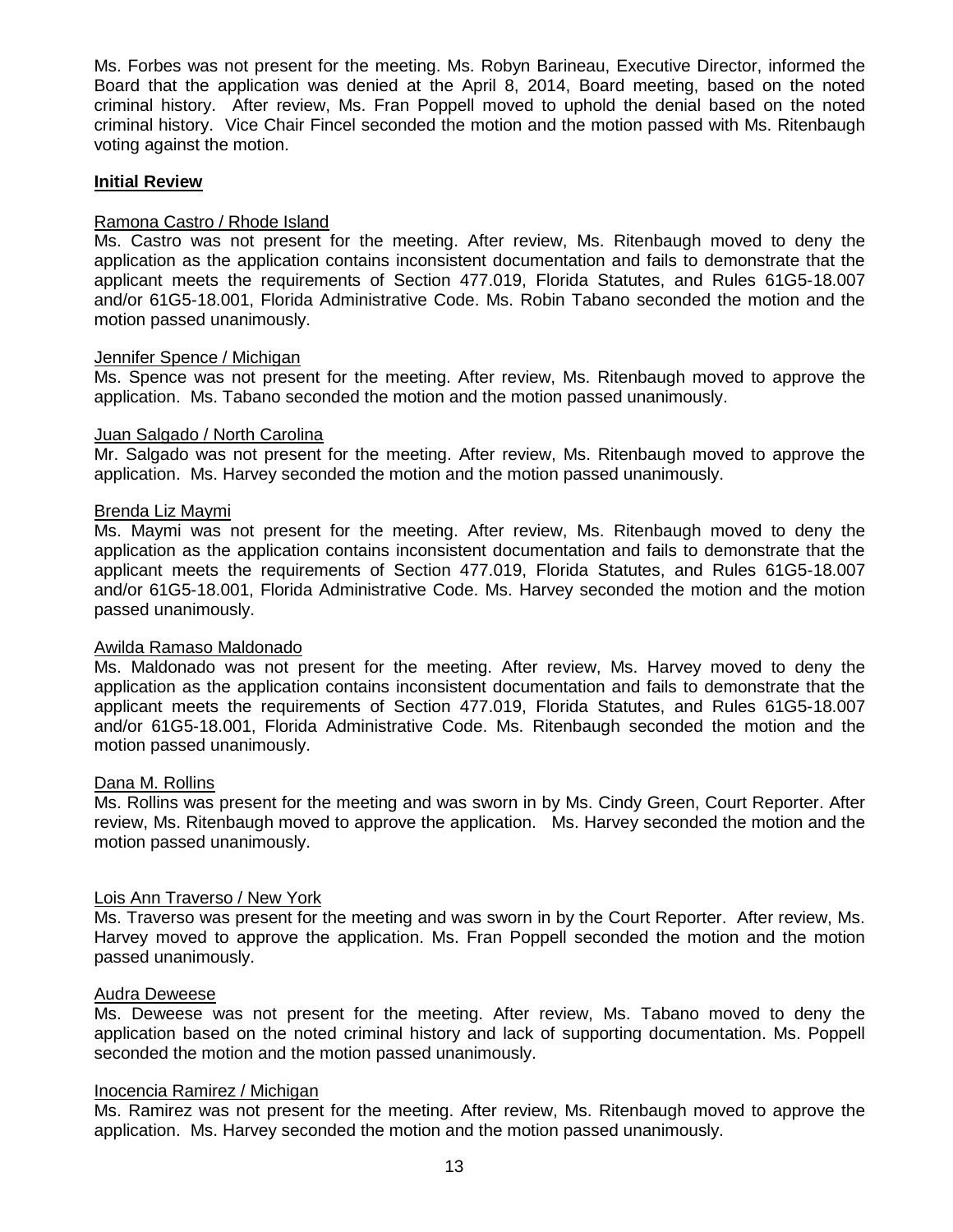# Angela Navarro / New York

Ms. Navarro was not present for the meeting. After review, Ms. Harvey moved to deny the application as the application contains inconsistent documentation and fails to demonstrate that the applicant meets the requirements of Section 477.019, Florida Statutes, and Rules 61G5-18.007 and/or 61G5- 18.001, Florida Administrative Code. Ms. Ritenbaugh seconded the motion and the motion passed unanimously.

# **OLD BUSINESS**

# Biennial to Annual Inspections

Mr. Jerry Wilson, Director of the Division of Regulation, addressed the Board regarding inspections. He informed the Board that inspectors inspect salons at least once every two years. He added that should the salon have an unsuccessful inspection, the inspectors will return to the salon for another unannounced inspection within four months. Mr. Wilson informed the Board that there are currently 16 inspectors across the state. He provided a handout outlining the number of inspections performed over the past 10 years, the percentages of compliant/non-compliant inspections during the last fiscal year, and other inspection statistics.

# Printing Photos on Licenses

Ms. Robyn Barineau, Executive Director, informed the Board that the Department is researching the process of having a picture printed on the license when issued and again at renewal. The Board will further discuss this process at their October 2014 meeting.

# **NEW BUSINESS**

Petition for Declaratory Statement – Benefit Cosmetics LLC.

After discussion, the Board denied the request for Declaratory Statement regarding employment by a salon as they do not have standing to make such a request.

# Petition for Declaratory Statement – Holly Bonk

After discussion, the Board denied the request for Declaratory Statement regarding employment by a salon as the petition lacked overall clarity.

# Petition for Waiver and Variance – Linda Campbell

After discussion, the Board denied the Petition for Waiver and Variance of Rule 61G5-22.002, Florida Administrative Code, relating to the minimum passing grades for cosmetology examination.

# Petition for Waiver and Variance – Melinda Grimmage

After discussion, the Board denied the Petition for Waiver and Variance of 477.013(9), Florida Statutes, regarding the scope of practice of a hair braider registration as the Board does not have authority to grant such a request.

Questions Regarding Bathrooms in Mobile Salons – Comb To You, Inc.

After discussion, the Board denied to answer the questions regarding bathrooms in mobile salons as the questions lacked overall clarity.

# **OTHER BUSINESS**

# **Board Attorney Report**

# 2014-2015 Annual Regulatory Plan

Mr. Doug Dolan, Assistant Attorney General, provided the Board with the proposed Annual Regulatory Plan. The Board approved the amendments as provided by Mr. Dolan.

Rule 61G5-17.018, Florida Administrative Code – Investigators; Criteria for Selection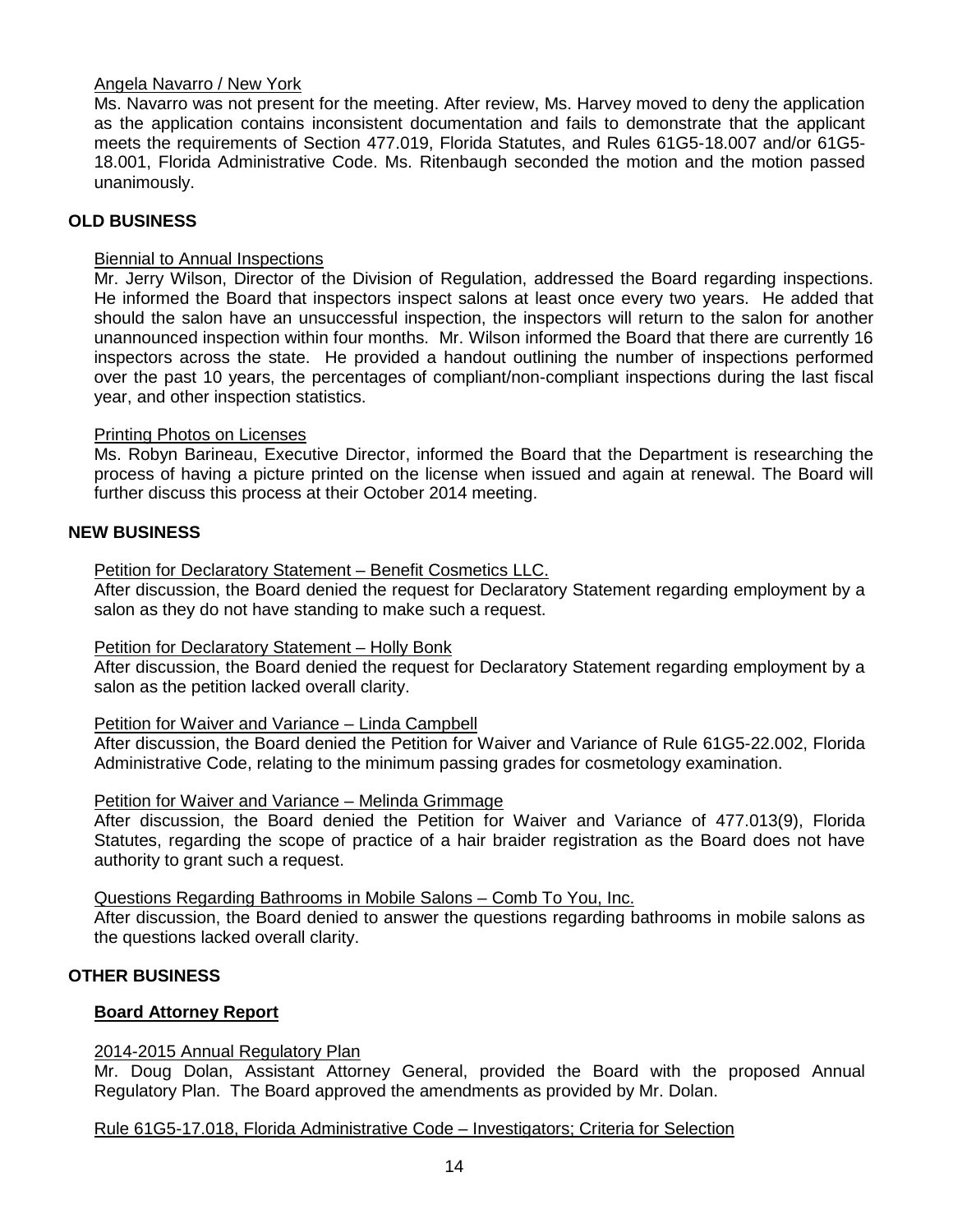The Board agreed that this rule should be opened for discussion at their October 2014 meeting. They also agreed that there would be no negative impact on small business nor would there likely be any increase in regulatory costs in excess of \$200,000 in the aggregate within one year after implementation.

# Rule 61G5-20.004, Florida Administrative Code – Display of Documents

The Board agreed that this rule should be opened for discussion at their October 2014 meeting. They also agreed that there would be no negative impact on small business nor would there likely be any increase in regulatory costs in excess of \$200,000 in the aggregate within one year after implementation.

Rule 61G5-20.008, Florida Administrative Code – Employment of Applicants for Licensure as a Cosmetologist Prior to Licensure; Employment of Applicants for Registration as a Specialist Prior to **Registration** 

The Board agreed that this rule should be opened for discussion at their October 2014 meeting. They also agreed that there would be no negative impact on small business nor would there likely be any increase in regulatory costs in excess of \$200,000 in the aggregate within one year after implementation.

# Rule 61G5-30.001, Florida Administrative Code – Disciplinary Guidelines

The Board agreed that this rule should be opened for discussion at their October 2014 meeting. They also agreed that there would be no negative impact on small business nor would there likely be any increase in regulatory costs in excess of \$200,000 in the aggregate within one year after implementation.

# **Executive Director Report**

# Financial Report for Period Ending March 2014

Ms. Barineau reported that the balance in the Board's operating account as of March 31, 2014, was over \$5 million, and the balance in their unlicensed activity account was over \$2.5 million for the same period.

# Proposed Fee Reduction

Ms. Barineau provided the Board with information related to a Department proposal to reduce licensure and renewal fees by 20 percent. This proposal was based on the Department's projection that with the proposed fee reductions, the Board's operating account would continue to maintain a healthy cash balance in their operating account. The Board agreed that the following rules should be opened for discussion at the October 2014 meeting:

–61G5-24.002, F.A.C. – Original Cosmetology Licensure Fee, Cosmetologist Examination and

Endorsement Fees, Initial Specialist Registration, Application and Endorsement Fees –61G5-24.005, F.A.C. – Salon License Fee

–61G5-24.008, F.A.C. – Biennial Renewal Fee for Cosmetologists and Specialists

–61G5-24.009, F.A.C. – Biennial Renewal Fee and Delinquent Fee for Salon License

–61G5-24.019, F.A.C. – Hair Braiding, Hair Wrapping, and Body Wrapping Fees

# **Correspondence**

Complaints and Investigative Statistics – July 2013 – May 2014

Ms. Barineau informed the Board that the Complaints and Investigative Statistics Report was included in the agenda for informational purposes.

Cosmetology Examination Summary – January 2014 – May 2014

Ms. Barineau informed the Board that the Cosmetology Examination Summary was included in the agenda for informational purposes.